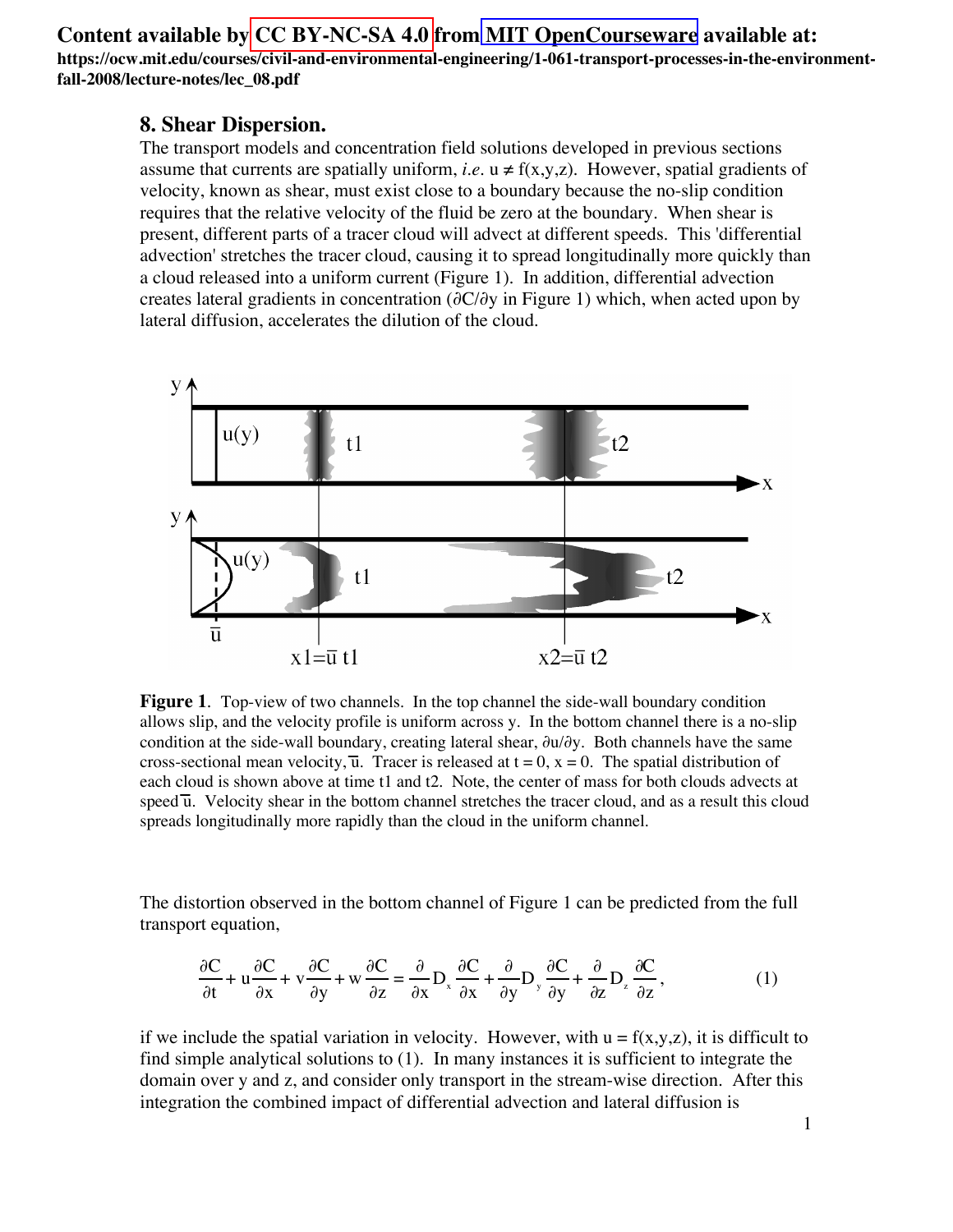expressed as an additional process creating longitudinal spreading, which we term Shear Dispersion. It is also known as Taylor Dispersion, in honor of G. I. Taylor, who first described this process in 1953. Under limiting conditions, to be discussed shortly, Shear Dispersion behaves as a Fickian diffusion process. Thus, we represent its impact in the cross-sectionally averaged (one-dimensional) transport equation with an additional coefficient of dispersion,  $K_x$ . Integrating (1) over y and z yields the one-dimensional equation,

$$
\frac{\partial \langle C \rangle}{\partial t} + \langle u \rangle \frac{\partial \langle C \rangle}{\partial x} = D_x \frac{\partial^2 \langle C \rangle}{\partial x^2} + K_x \frac{\partial^2 \langle C \rangle}{\partial x^2},
$$
(2)

in which brackets represent cross-sectional averages, and for simplicity we have assumed homogeneous diffusivity,  $D_x \neq f(x)$ . In general  $D_x \lt \lt K_x$ , such that the former may be neglected, leaving us with the one-dimensional advection-dispersion equation.

$$
\frac{\partial \langle C \rangle}{\partial t} + \langle u \rangle \frac{\partial \langle C \rangle}{\partial x} = K_x \frac{\partial^2 \langle C \rangle}{\partial x^2}.
$$
 (3)

Furthermore, in the limit of Fickian behavior, we describe the evolution of the crosssectionally averaged cloud using the same statistical description developed for diffusion in previous chapters. Specifically, the longitudinal length-scale for the cloud is  $\sigma_{x}$ , where

$$
\sigma_{\mathbf{x}} = \sqrt{2 \, \mathbf{K}_{\mathbf{x}} \mathbf{t}} \,. \tag{4}
$$

From (4) we can estimate  $K_x$  in the field by observing the evolution of variance for a tracer cloud. Specifically, observing the variance over time,

$$
K_x = \frac{1}{2} \frac{\partial \sigma_x^2}{\partial t}.
$$
\n<sup>(5)</sup>

We can find an analytical expression for  $K_X$  by explicitly carrying out the integration that leads to (3), utilizing scaling arguments to simplify the mathematics along the way. It is important to understand the steps of this derivation, to appreciate under what conditions the approximate equation (3) may hold. For simplicity we will consider a very wide channel for which the shear in the lateral, ∂u/∂y, is so small compared to the shear in the vertical, ∂u/∂z, that the lateral shear is neglected at the outset. This allows us to assume a two-dimensional channel with  $\partial/\partial y = 0$ . In addition, we assume that the flow is strictly in the x-direction (w = v = 0), and uniform ( $\partial u/\partial x = 0$ ). With these assumptions, (1) reduces to

$$
\frac{\partial C}{\partial t} + u \frac{\partial C}{\partial x} = \frac{\partial}{\partial x} D_x \frac{\partial C}{\partial x} + \frac{\partial}{\partial z} D_z \frac{\partial C}{\partial z}.
$$
(6)

Next, we decompose u and C into depth-averaged values denoted by an over-bar, e.g.  $\overline{u} = (1/h) \int_0^h u dz$ . Deviations from the depth-average will be denoted by a prime.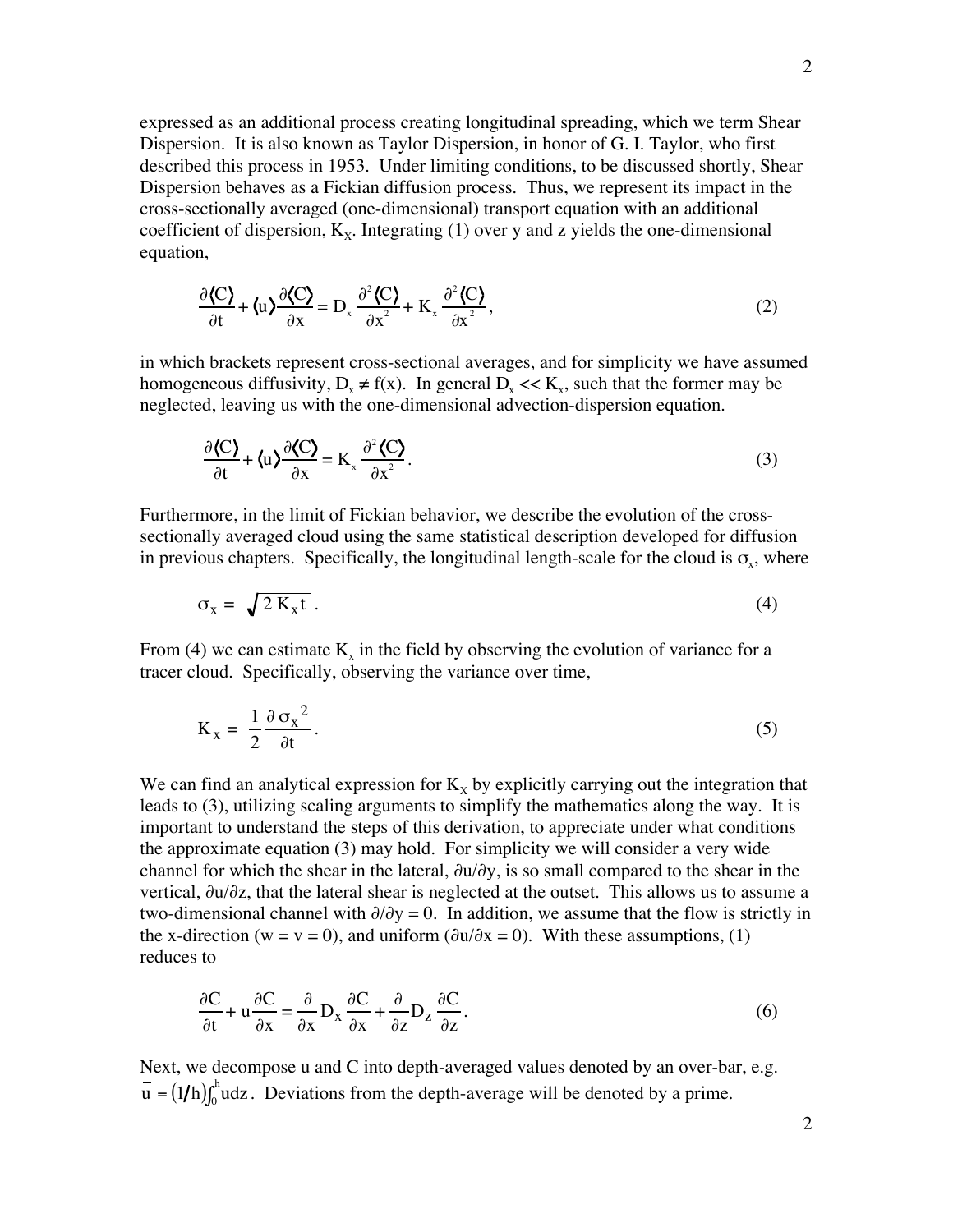$$
u(z) = \overline{u} + u'(z)
$$
  
\n
$$
c(x, z) = \overline{c}(x) + c'(x, z)
$$
\n(7)

We put the decomposed variables into (6), and note that by definition  $\partial c/\partial z = 0$ .

$$
\frac{\partial}{\partial t}(\overline{c} + c') + (\overline{u} + u') \frac{\partial (\overline{c} + c')}{\partial x} = \frac{\partial}{\partial x} D_x \frac{\partial (\overline{c} + c')}{\partial x} + \frac{\partial}{\partial z} D_z \frac{\partial (c')}{\partial z}.
$$
(8)

We take the depth-average of each term, noting that by definition  $\overline{c'} = 0$  and  $\overline{u'} = 0$ .

$$
\frac{\partial \bar{c}}{\partial t} + \bar{u} \frac{\partial \bar{c}}{\partial x} + \bar{u}' \frac{\partial c'}{\partial x} = \frac{\partial}{\partial x} D_x \frac{\partial \bar{c}}{\partial x}
$$
(9)

Relative to our original equation, (6), we have eliminated the vertical gradient terms by integrating over the vertical domain. In addition, a new term has appeared,  $\overline{u}^{\dagger} \partial c^{\dagger}/\partial x$ , that represents the flux associated with the correlation between the fluctuations in velocity, u', and concentration c', relative to their depth-averaged values. With the next few steps we will find a solution for c', so that we might evaluate this new flux term. As both (8) and (9) must both hold true, we may subtract (9) from (8) to yield.

$$
\frac{\partial c'}{\partial t} + u' \frac{\partial \overline{c}}{\partial x} + u' \frac{\partial c'}{\partial x} - u' \frac{\partial c'}{\partial x} = \frac{\partial}{\partial z} D_z \frac{\partial c'}{\partial z}
$$
(10)

Now we place an important condition on the magnitude of the spatial fluctuation c'. Specifically, we assume that  $c' \ll \overline{c}$ . If this is true, then the magnitude of both the third and fourth terms in (10) must be small compared to the second term, and we may drop the small terms, reducing (10) to

$$
\frac{\partial c'}{\partial t} + u' \frac{\partial \bar{c}}{\partial x} = \frac{\partial}{\partial z} D_z \frac{\partial c'}{\partial z}
$$
\ndifferential advection vertical diffusion\n(11)

This equation describes how vertical fluctuations in concentration, c', are created by differential advection and destroyed by vertical diffusion. Initially, when  $\partial \overline{c}/\partial x$  is large, differential advection dominates, creating c' faster than vertical diffusion can erase it. But, eventually, ∂<del>c</del>/∂x becomes small enough that the rate at which c' is created by differential advection is balanced by the rate at which it is destroyed by vertical diffusion. When these two processes are in balance, ∂c'/∂t goes to zero and (11) becomes.

$$
u' \frac{\partial \bar{c}}{\partial x} = \frac{\partial}{\partial z} D_z \frac{\partial c'}{\partial z}.
$$
 (12)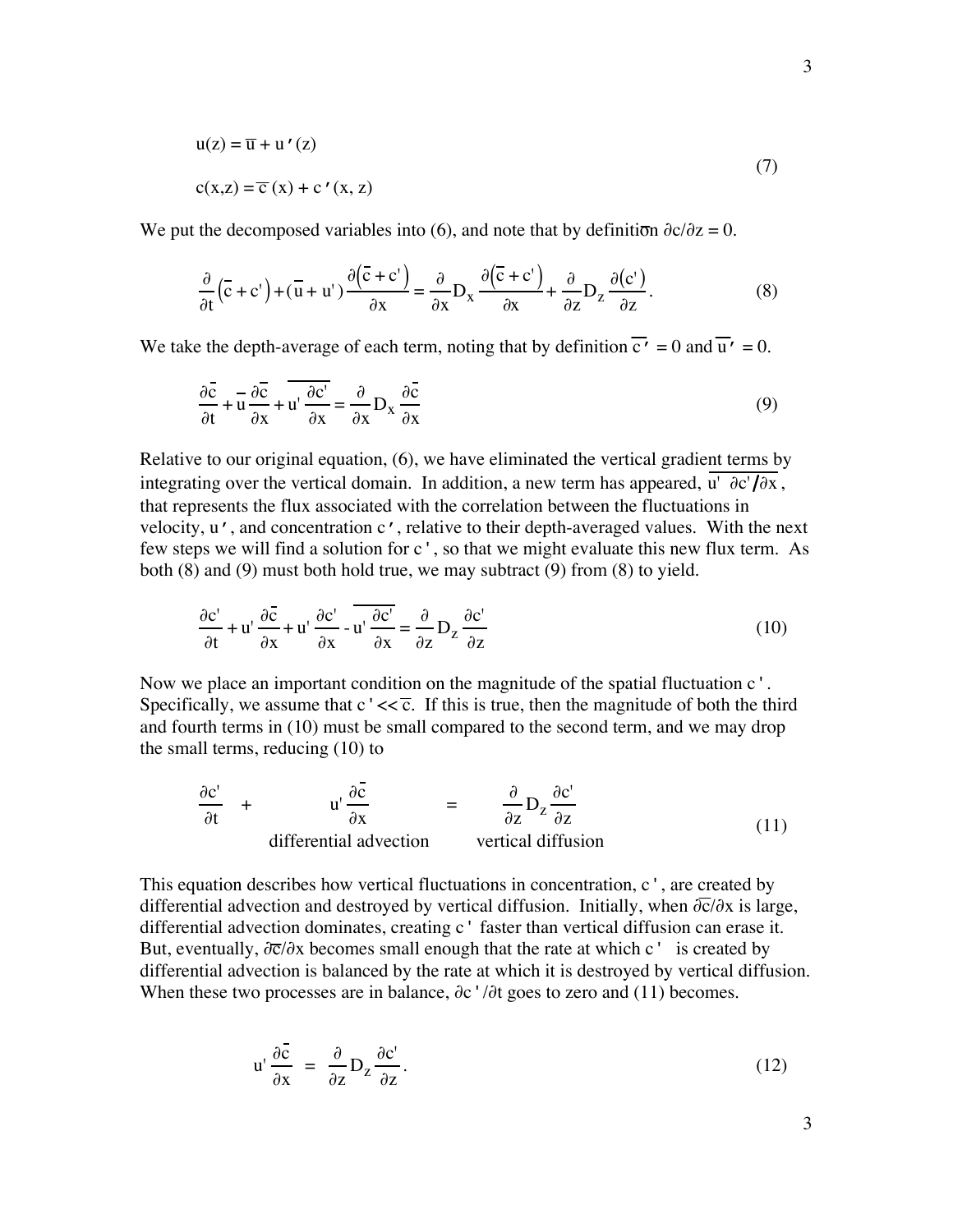We can solve (12) with a no-flux boundary condition at the bed and water surface, *i.e*.  $\partial c'/\partial z = 0$  at  $z = 0$  and h. Recall that by definition,  $\overline{c} \neq f(z)$ . Then,

$$
c'(z) = \frac{\partial \overline{c}}{\partial x} \int_{0}^{z} \frac{1}{D_z} \int_{0}^{z} u' dz dz + c'(z = 0).
$$
 (13)

Because the diffusivity,  $D_z$ , is the sum of turbulent and molecular diffusion, it may be a function of vertical position, and so remains inside the integral.



Figure 2. Consider a tracer cloud whose leading edge is uniform at time **t**. Differential advection distorts the cloud giving it a new shape by time t+dt. The spatial deviation in velocity,  $u'$ , creates the concentration perturbation seen at  $t + dt$ . Specifically, from the first two terms in (11),  $c' = -(\partial \overline{C}/\partial x) u'$  dt.

Now we return to (9) to evaluate the new term,  $u'$  ∂c'/∂x. Because we assume  $u \neq f(x)$ , then u' ≠ f(x), and we can write the new term as  $\partial \overline{u'c'}/\partial x$ . We evaluate the correlation  $u'c'$  with (13), noting that  $u'$  c' (z = 0) =  $u'$  c' (z = 0) = 0, because  $u' = 0$ .

$$
\overline{u'c'} = \frac{1}{h} \int_0^h u' \frac{\partial \overline{c}}{\partial x} \frac{z}{\partial D_z} \frac{1}{\partial u'} dz dz dz = \frac{1}{h} \frac{\partial \overline{c}}{\partial x} \int_0^h u' \int_0^z \frac{1}{D_z} \int_0^z u' dz dz dz.
$$
 (14)

This correlation is the advective flux associated with spatial fluctuations in the velocity field. This flux is proportional to the concentration gradient, and so behaves as a Fickian diffusion. Thus, we choose to model this flux using a transport coefficient, just as we did for turbulent diffusion in the previous chapter. The transport coefficient is called the longitudinal dispersion coefficient,  $K_x$ . The negative sign indicates that the flux is counter-gradient.

$$
\overline{\mathbf{u}'\mathbf{c}'} = -\mathbf{K}_{\mathbf{x}} \frac{\partial \overline{\mathbf{c}}}{\partial \mathbf{x}},\tag{15}
$$

where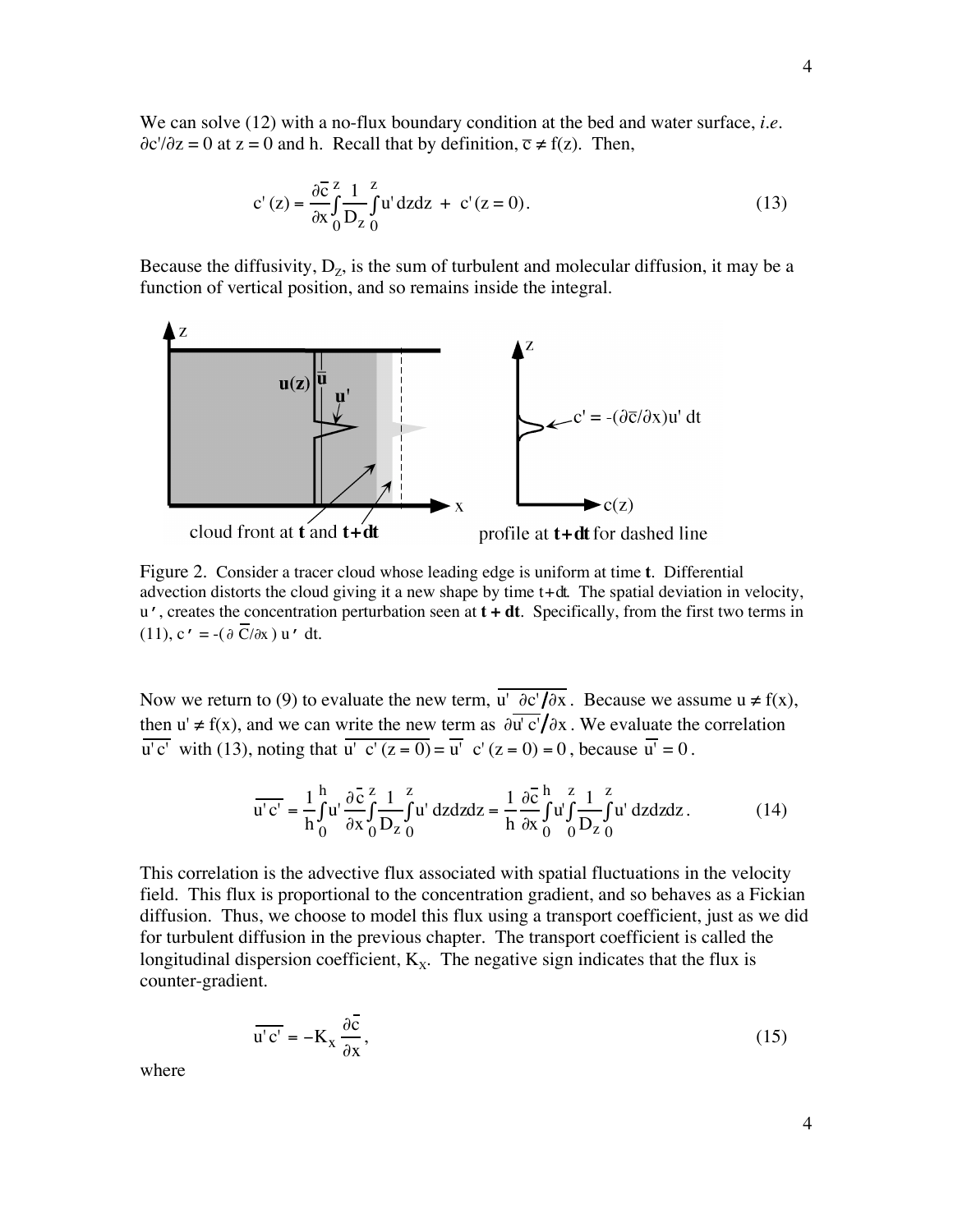The second expression in (16) is valid when  $D_z \neq f(z)$ . This expression describes the contribution of vertical shear to longitudinal dispersion. A similar term describes the contribution of lateral shear.

Now we can write the new term in (9) as,

$$
\overline{u' \frac{\partial c'}{\partial x}} = \frac{\partial}{\partial x} \overline{u' c'} = -K_x \frac{\partial^2 \overline{c}}{\partial x^2}
$$
(17)

Using (17) in (9), we arrive at the one-dimensional equation,

$$
\frac{\partial \bar{c}}{\partial t} + \bar{u} \frac{\partial \bar{c}}{\partial x} = \frac{\partial}{\partial x} D_x \frac{\partial \bar{c}}{\partial x} + K_x \frac{\partial^2 \bar{c}}{\partial x^2},
$$
(18)

where  $D_x$  in (18) and  $D_z$  in (16) represent the sum of molecular and turbulent diffusion, which for practical purposes is just turbulent diffusion. Elder evaluated (16) for a logarithmic profile with  $D_z = f(z)$  and found

$$
K_{x} = 5.93u_{*}h. \tag{19}
$$

Note that (19) only accounts for velocity shear over depth ( $\partial u/\partial z$ ) and not for lateral velocity shear (∂u/∂y). This is an acceptable approximation for wide, straight channels. Comparing (19) with the empirical estimate for longitudinal diffusion,  $D_x = 0.45u_*h$ , we see that  $K_x$  is an order of magnitude larger. Because of this, the diffusion term is often neglected in (18), and we have returned to equation (3), repeated here for convenience.

$$
\frac{\partial \bar{c}}{\partial t} + \bar{u} \frac{\partial \bar{c}}{\partial x} = K_x \frac{\partial^2 \bar{c}}{\partial x^2}
$$
(20)

Solutions to this one-dimensional equation, with  $D_x$  replaced by  $K_x$ , have already been described for instantaneous and continuous point releases. These solutions can now be used for systems with shear-dispersion dominating longitudinal diffusion (as in 20). As one might expect, (16) shows that the coefficient of shear dispersion increases with the magnitude of the shear, expressed as the magnitude of the spatial deviations u'. The dependence  $K_x \sim h$  is less straight-forward. However, considering that each integral is proportional to h, and that  $D_z \sim h$ , (16) yields  $K_x \sim h$ , consistent with (19). Finally, (16) indicates that  $K_x$  is inversely proportional to the cross-stream diffusivity,  $D_z$  (i.e.  $K_x$  is greatest when  $D_z$  is smallest!). To understand this somewhat unintuitive dependence, remember that shear dispersion arises because velocities on adjacent streamlines are different so particles on different streamlines advect at different speeds and thus become separated (dispersed) longitudinally. This is the differential advection component of shear dispersion. At the same time, each particle is mixed over depth (or width), experiencing the velocity of each streamline that is passes for some fraction of time. If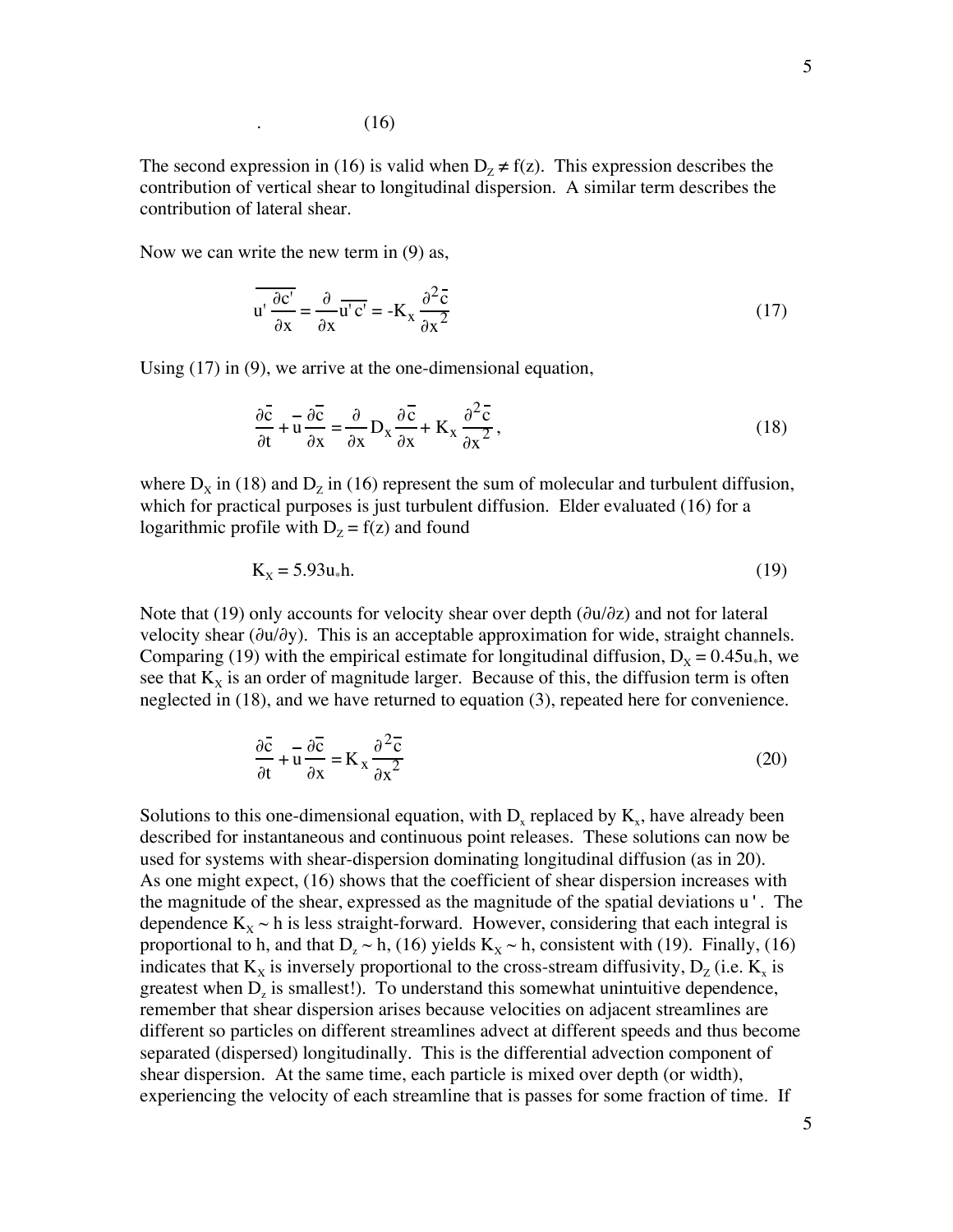the cross-channel diffusion is high, the particles sample all the velocities in the profile so rapidly that they effectively travel at the mean channel velocity. If they all effectively travel at the mean velocity, they do not disperse (separate) in the longitudinal direction, and shear dispersion will be zero, even though shear is not zero. As the cross-stream diffusion is reduced, particles can accumulate more differential advection as they remain on individual streamlines for a longer period.

 Now it is important to recall the assumptions that allowed us to reach the advection-dispersion equation (20). Early on we made the assumption that  $c' \ll \overline{C}$ . In addition, for (12) to be valid, we specifically required that the rate at which c' is created exactly balance the rate at which c' is destroyed, so that a nearly uniform concentration profile exists in the cross-stream direction. Note that a nearly uniform profile would automatically satisfy  $c' \ll \overline{C}$ , such that the two assumptions are closely linked. To understand when these assumptions are valid, we consider the evolution of a tracer cloud from its initial release, as shown in Figure 3. The tracer is introduced as a line distributed over the full depth at time  $t = 0$ . Differential advection,  $u'$ , creates perturbations in the concentration profile, c', at the rate  $\partial c'/\partial t = u' \partial \overline{c}/\partial x$ . When the cloud is first introduced, the mean concentration gradients are very large, such that the creation of c' is very rapid and pronounced. This is reflected in the geometric distortion of the cloud shape (**t1,** Fig. 3). The concentration perturbations are dissipated by lateral diffusion, which acts at the rate,  $\partial c' / \partial t = D_z \partial^2 c' / \partial z^2$ . As the cloud spreads, the longitudinal gradient of mean concentration,  $\partial \overline{C}/\partial x$ , decreases and the rate at which concentration perturbations are created slows. Eventually, the rate at which the perturbations are created by differential advection comes into balance with the rate at which they are destroyed by diffusion such that (12) is valid. From tracer studies, this is observed to occur at time scale

$$
T_{\text{Disperson}} = 0.4 \, L_z^2 / D_z,\tag{21}
$$

after the tracer is released, where  $L<sub>z</sub>$  is the length-scale of the channel in the cross-stream direction (width or depth). For vertical shear,  $L_z = h$ , the water depth. After this time (e.g. **t2** in Figure 3) the concentration is close to uniform over depth, such that  $c' \ll \overline{C}$ . The process of shear-dispersion has reached its Fickian limit and the longitudinal distribution of the depth-averaged concentration is Gaussian. Note that this time scale is inversely proportional to cross-stream diffusion,  $D<sub>z</sub>$ . And recall from (16) that  $K<sub>x</sub>$  is also inversely proportional to  $D_z$ . This means that the conditions  $(D_z)$  which yield the greatest  $K<sub>x</sub>$  will also require the longest time (longest distance from source) for shear-dispersion to take hold and for (20) to apply.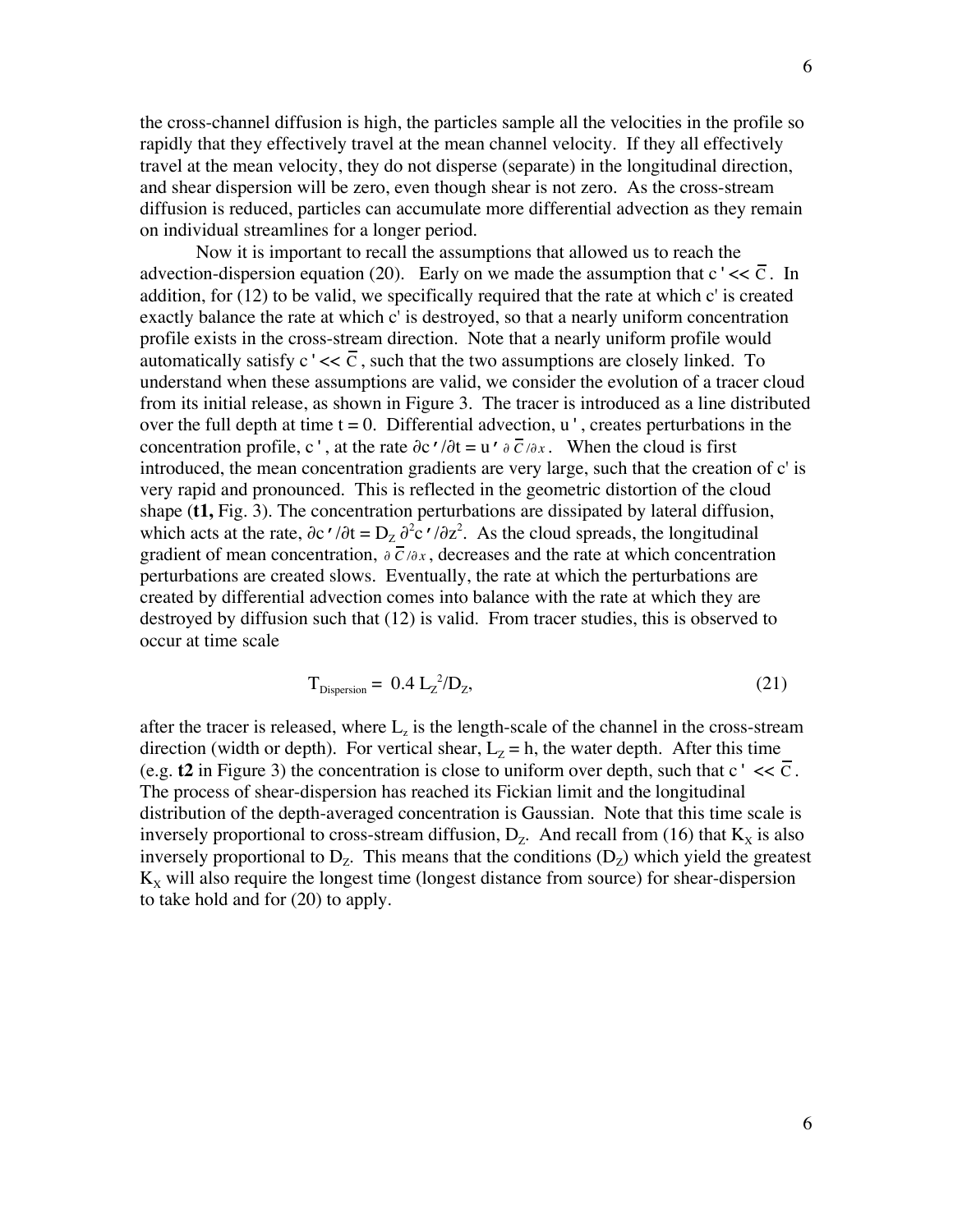

**Figure 3.** Evolution of tracer cloud released at  $t = 0$  as a line distributed over depth. Initially (**t1**) differential advection dominates, visibly distorting the geometric shape of the cloud. At this time (**t1**) the longitudinal distribution of the depth-averaged concentration,  $\overline{C}$ , is skewed. Eventually differential advection and diffusion balance and the cloud approachs uniform concentration over depth. After this time (**t2**) the longitudinal distribution of the depth-averaged concentration is Gaussian and the dispersion process has reached its Fickian limit.

## **Other Mechanisms of Dispersion**

Dispersion is a broad term used to describe all processes, except diffusion, that disperse a patch of tracer and diminish concentration. Typically dispersion coefficients reflect a combination of advection and diffusion processes that are difficult to model separately. For example, the coupled effects of differential longitudinal advection and cross-channel diffusion create shear dispersion. In flow through porous media, the existence of multiple discrete flow paths also creates differential advection that leads to dispersion. The flow paths in a porous medium are constrained to discrete, intertwining pore channels, and multiple flow paths exist between any two points. The time to traverse a given flow path depends on the geometry of the pores. Flow through narrow pores is slower than flow through wider pores. Also, some flow paths are nearly linear, and thus short, and others are very tortuous (bending) and thus long. In addition, each pore channel behaves like a small tube, with higher velocity at the center of the pore than at the grain surface. The pore-scale shear contributes to dispersion in the same manner as channel-scale shear, as described above. Together, the above processes contribute to a longitudinal spreading of tracer particles. That is, tracer particles released together will take different flow paths and get separated (dispersed) both laterally and longitudinally. This is called mechanical dispersion. This form of dispersion can reach a Fickian limit after every tracer particle has sampled a sufficient number of pore channels.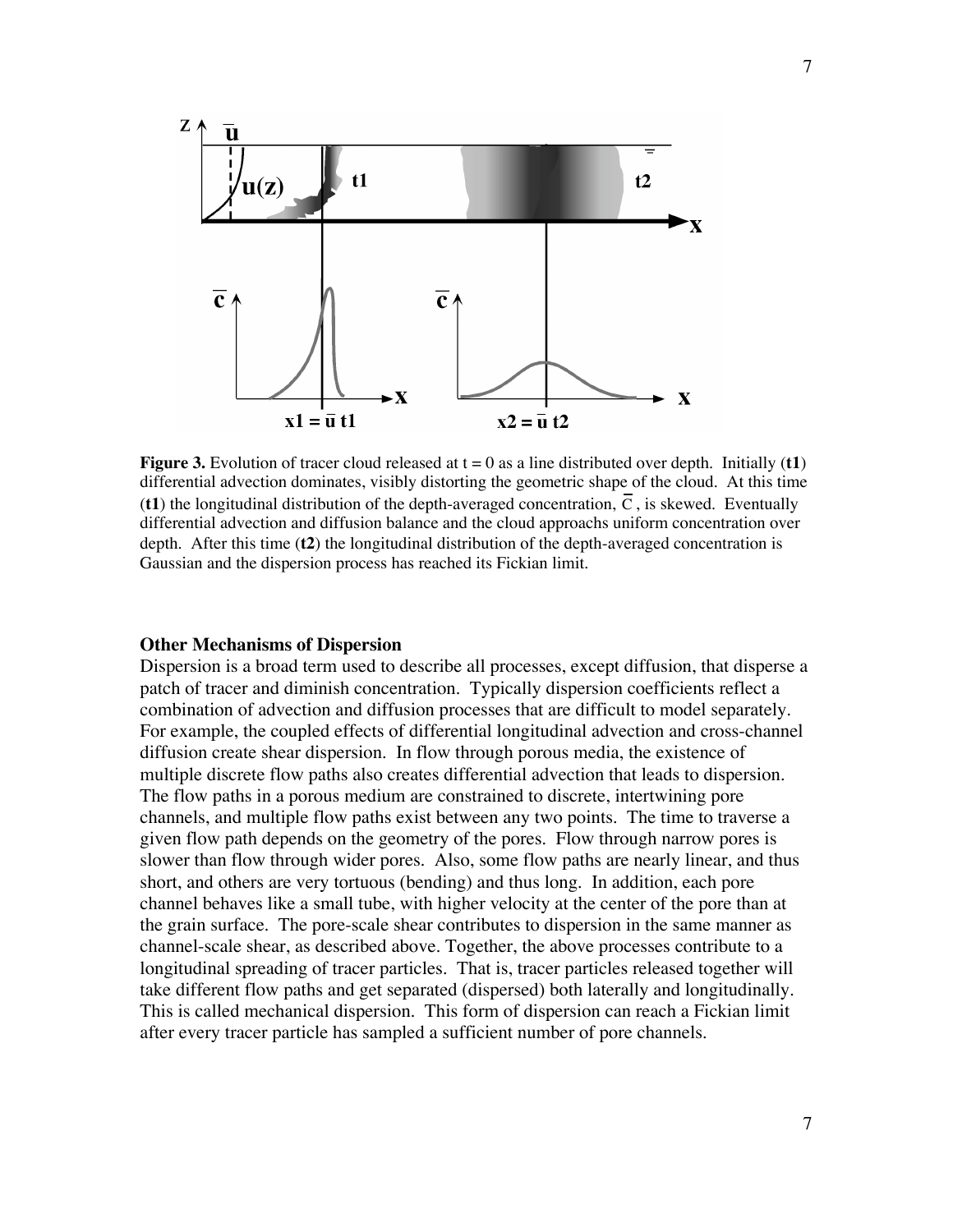

Figure 4. **Dead-zone Dispersion.** The lateral diffusion of particles into a region of zero velocity, called a dead-zone will create longitudinal dispersion. Tracer that enters the dead-zone is held back relative to the tracer that does not. When the tracer is released from the dead-zone, it is separated in space (dispersed) from the rest of the cloud.

Another form of dispersion arises when the flow field contains zones with zero velocity, called dead-zones. Tracer particles can enter these zones through turbulent or molecular diffusion. After some mean residence time,  $\tau$ , within the dead-zone, the tracer is again released to the advecting zone. Any tracer that enters the dead-zone will be held back relative to the tracer that does not, so that, when the tracer is released from the deadzone, it is separated (dispersed) from the rest of the cloud. For a dead-zone to contribute to dispersion, its residence time must be long compared to the time scale of passage of the original tracer cloud. Otherwise there is no delay associated with entering the deadzone, and thus no dispersion. Possible dead-zones include pore spaces with no outlet, a side-pool in a river, and a wake behind an obstruction. If the dead-zones are distributed through out the flow field, then dead-zone dispersion can reach a Fickian limit after a sufficient number of dead-zones have been sampled by the tracer cloud. This can be the case for dead-end pores in a porous medium and for the wakes behind individual stems within a wetland. If only a few dead-zones can be experienced, *e.g*. a small number of pools and riffles along a river reach, then the Fickian Limit cannot be reached. The trapping and delay associated with a single or small number of dead-zones (as in Figure 4) produce non-Gaussian (non-Fickian ) dispersion, and the longitudinal distribution of concentration,  $\overline{C}(x)$ , will be skewed, with a long tail on the upstream end associated with the tracer temporarily trapped in the dead-zone. An example of this skewed distribution is shown at t1 in Figure 3, which also represents a condition for which the Fickian limit has not been reached by the dispersion process.

A third process of dispersion can arise from chemical reaction with the stationary substrate, *e.g*. grain walls in porous media or channel boundaries. Consider the tracer depicted in Figure 5, which can adsorb to the solid boundary. When the dissolved chemical (white circles) is released into the channel, it begins to adsorb to the boundary (black circles) with reaction rate k. The chemical associated with the boundary is